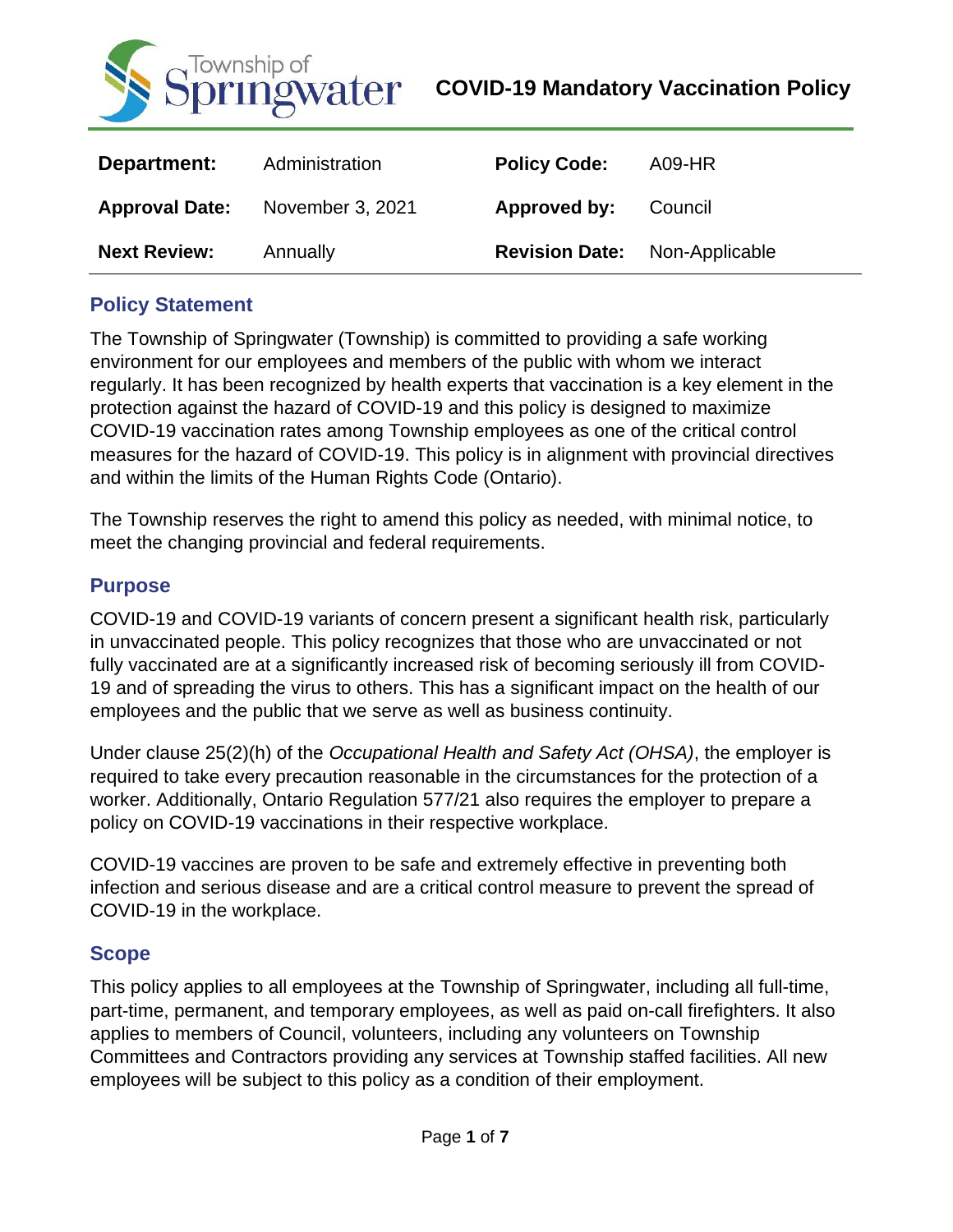\*Exception\* this policy is overridden by the indoor recreation letter of instruction from SMDHU's medical officer of health for any individuals that fall within a work location or work category that are to be fully vaccinated by this order.

# **Definitions**

**COVID-19:** Refers to a virus belonging to a large family called Coronavirus, which includes the virus that causes the common cold and more severe respiratory diseases. The virus that causes COVID-19 is a novel Coronavirus, named SARS-CoV-2.

**Fully Vaccinated:** Having received the full series of a COVID-19 vaccine or combination of COVID-19 vaccines approved by Health Canada (i.e., two doses of a two-dose vaccine series, or a single dose of a single-dose vaccine series) and having received the final dose of the COVID-19 vaccine at least 14 days ago.

**Rapid Antigen Testing:** Antigen testing detects specific proteins on the surface of the virus. They are often referred to as rapid tests and typically provide results in less than an hour.

**PCR Test:** The polymerase chain reaction (PCR) test for COVID-19 is a molecular test that analyzes an upper respiratory specimen, looking for genetic material (ribonucleic acid or RNA) of SARS-CoV- 2, the virus that causes COVID-19.

# **Policy**

## **New Employees**

As a condition of hire, all successful job candidates, and all new volunteers, must be Fully Vaccinated prior to starting employment or a volunteer engagement with the Township and will be required to provide proof of full vaccination against COVID-19 at least five (5) business days prior to their start date.

Failure to meet this requirement may result in the immediate revocation of any offer of employment. Once a copy of the candidate's Ministry of Health COVID-19 Vaccine Dose Administration Receipt is received by People and Talent and documented, the copy of the vaccination records will be destroyed. For privacy purposes, the Township will not keep a copy of vaccination records on file.

This condition is subject to the provisions of the applicable provincial human rights legislation. Please note that any requested medical or human rights exemption that is not substantiated with evidence satisfactory to the Township prior to beginning employment or engagement as any other type of worker will result in the conditional offer being immediately rescinded.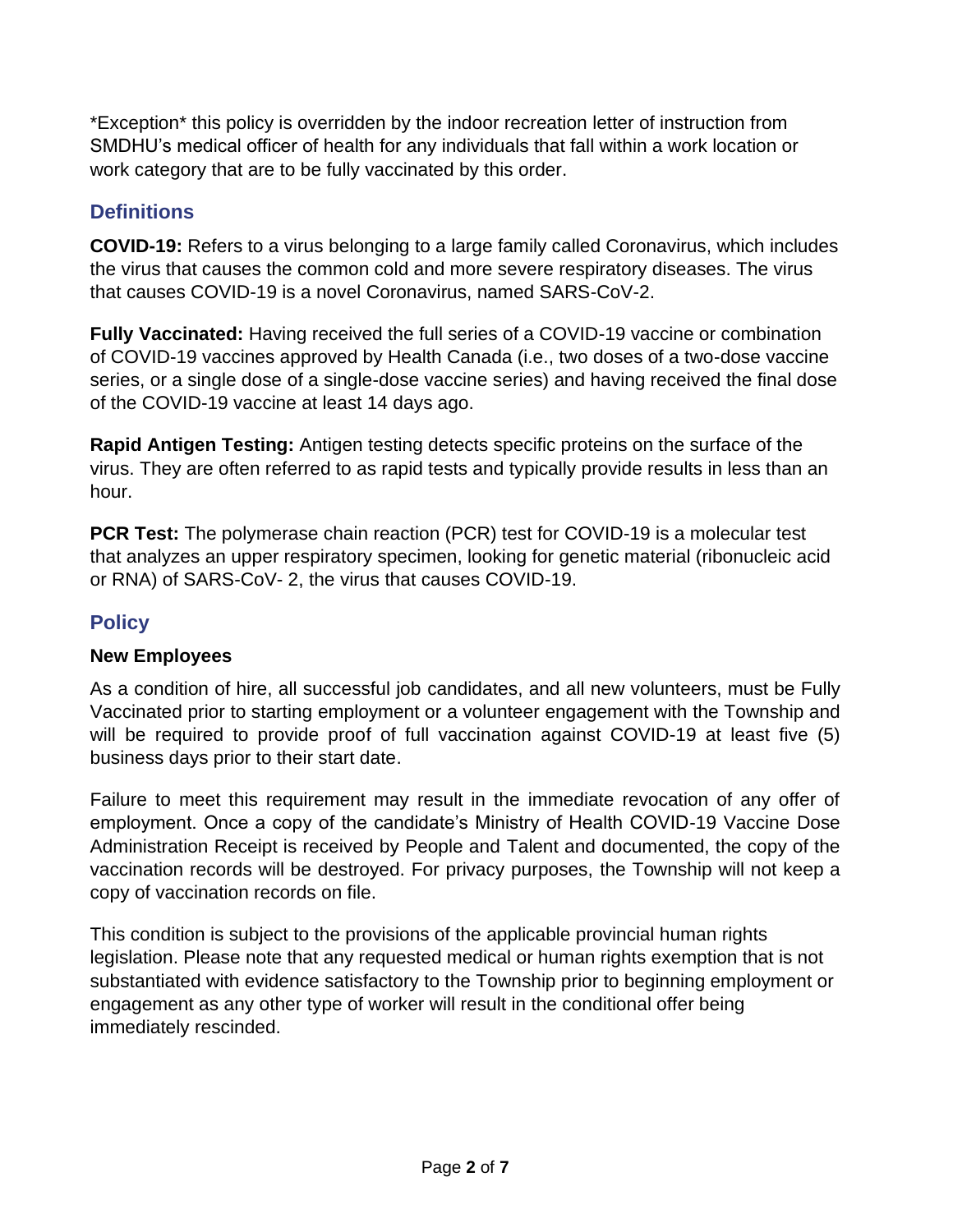### **Current Employees**

All Township employees are required to be fully vaccinated by December 31, 2021, and any subsequent recommended boosters thereafter according to provincial / federal directives. This requirement applies to all employees, regardless of whether they work from home or in any Township facility or property.

The first dose of a two-dose series must be completed by November 30, 2021. The second dose of a two-dose series must be completed by December 31, 2021. Proof of Vaccination must be submitted to People and Talent by email to [vaccine@springwater.ca.](mailto:vaccine@springwater.ca)

**Employees must disclose their vaccination status to the Township no later than November 19, 2021, as per the details below.** Employees who are unvaccinated or who are not Fully Vaccinated, must provide regular proof of a negative rapid antigen test as per details below.

Exemptions will be made in accordance with the Township's Accommodation Policy for grounds protected by the Ontario *Human Rights Code* which includes confirmed medical reasons.

### **Proof of Vaccination Status**

All employees must disclose their vaccination status to the Township in accordance with the established process by no later than November 19, 2021, by providing it to People and Talent.

A vaccination receipt constitutes proof of full vaccination. A copy of the vaccination receipt can be obtained by logging in to Ontario's portal to download or print the receipt at [http://covid19.ontariohealth.ca.](http://covid19.ontariohealth.ca/) Health card number, date of birth and postal code are required information.

Any falsification of vaccination proof will be immediate cause for termination.

### **Enhanced Protocols for Employees Not Fully Vaccinated**

Employees who do not provide proof of full vaccination, or who are unable to be vaccinated for reasons related to an established ground protected under the *Human Rights Code* will be treated as unvaccinated employees. Unvaccinated employees will be subject to enhanced protocols and regular testing as set out below.

Unvaccinated employees will also be subject to certain enhanced safety protocols in the workplace as long as Public Health recommendations or the Township's Policy require. These measures will be adjusted as the situation changes. Employees will be given direction by their Manager in this regard. Such direction will likely include use of personal protective equipment (e.g., masks, face shields) at all times, appropriate distancing, sanitizing of hands and work area or material, or other measures that may come in effect.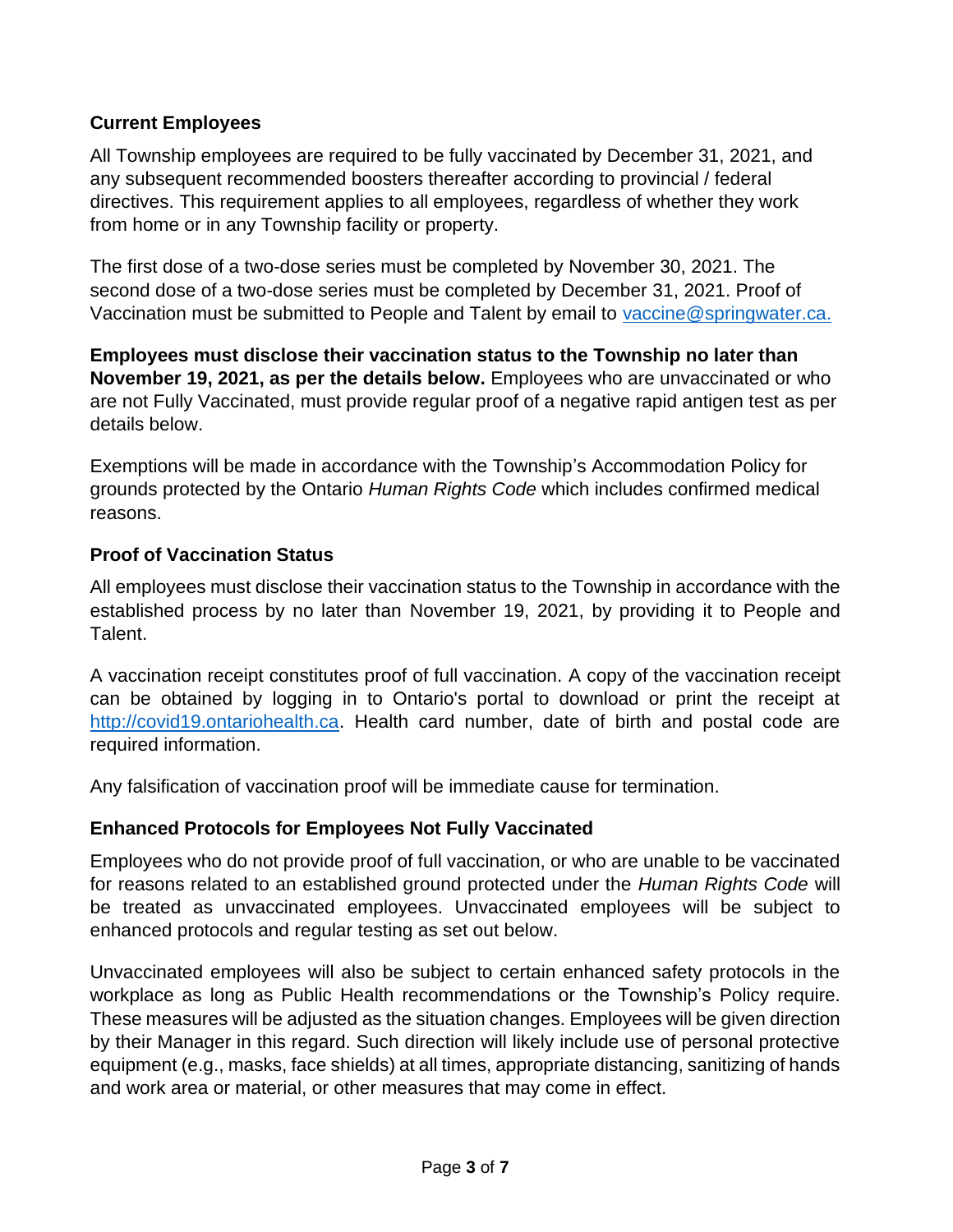Additionally, unvaccinated employees will continue to have to follow all Public Health Guidelines, the Township's COVID-19 Safety Plan, and will have to complete the daily screening form prior to entering the premises. Depending on the situation at the time in relation to COVID-19 restrictions, unvaccinated employees may also be relocated to different areas, tasks, schedules, or may be placed on an Infectious Disease Emergency Leave ("IDEL").

### **Unvaccinated employees with a valid medical exemption**

Employees who cannot be vaccinated due to medical reasons are required to provide proof of Medical Exemption from either a physician or nurse practitioner on the prescribed COVID-19 Vaccine Exemption Form and emailed to People and Talent at [vaccine@springwater.ca](mailto:vaccine@springwater.ca) by November 19, 2021. The Township may liaise with a thirdparty adjudication provider to assist with adjudicating medical information for the purposes of vaccine exemption. The Township will work with employees who are approved for an exemption to develop an appropriate accommodation plan with alternative health and safety measures.

**Upon approval of medical exemption, employees must adhere to the following procedures:** Effective November 22, 2021, unvaccinated employees shall be required to provide proof of a negative COVID-19 **antigen screening test every 3 days (every 72 consecutive hours),** with the first antigen test results due on November 23, 2021, prior to the start of their shift. A copy of the antigen screening test results must be emailed to People and Talent at [vaccine@springwater.ca.](mailto:vaccine@springwater.ca) All tests MUST be administered by a third party (i.e., Shoppers Drug Mart, Guardian Drugs etc.).

Testing may be conducted during working hours and the Township will reimburse the employee for the expenses incurred as a result of the testing through an Expense Reimbursement Form. Eligibility for reimbursement is for **testing only** and does not include any other expenses.

Employees who screen positive on an antigen test shall be required to take a **PCR test**  and follow the direction of the Health Unit.

### **Unvaccinated employees who are eligible to receive a vaccine and do not have a valid exemption**

Effective November 22, 2021, unvaccinated employees who do not have a valid medical exemption or who choose not to disclose their vaccination status, shall be required to provide proof of a negative COVID-19 **antigen screening test every 3 days (every 72 consecutive hours)**, prior to the start of their shift with the first antigen test results due on November 23, 2021, prior to the start of their shift. A copy of the antigen screening test results must be emailed to People and Talent at [vaccine@springwater.ca.](mailto:vaccine@springwater.ca) All tests MUST be administered by a third party (i.e., Shoppers Drug Mart, Guardian Drugs etc.).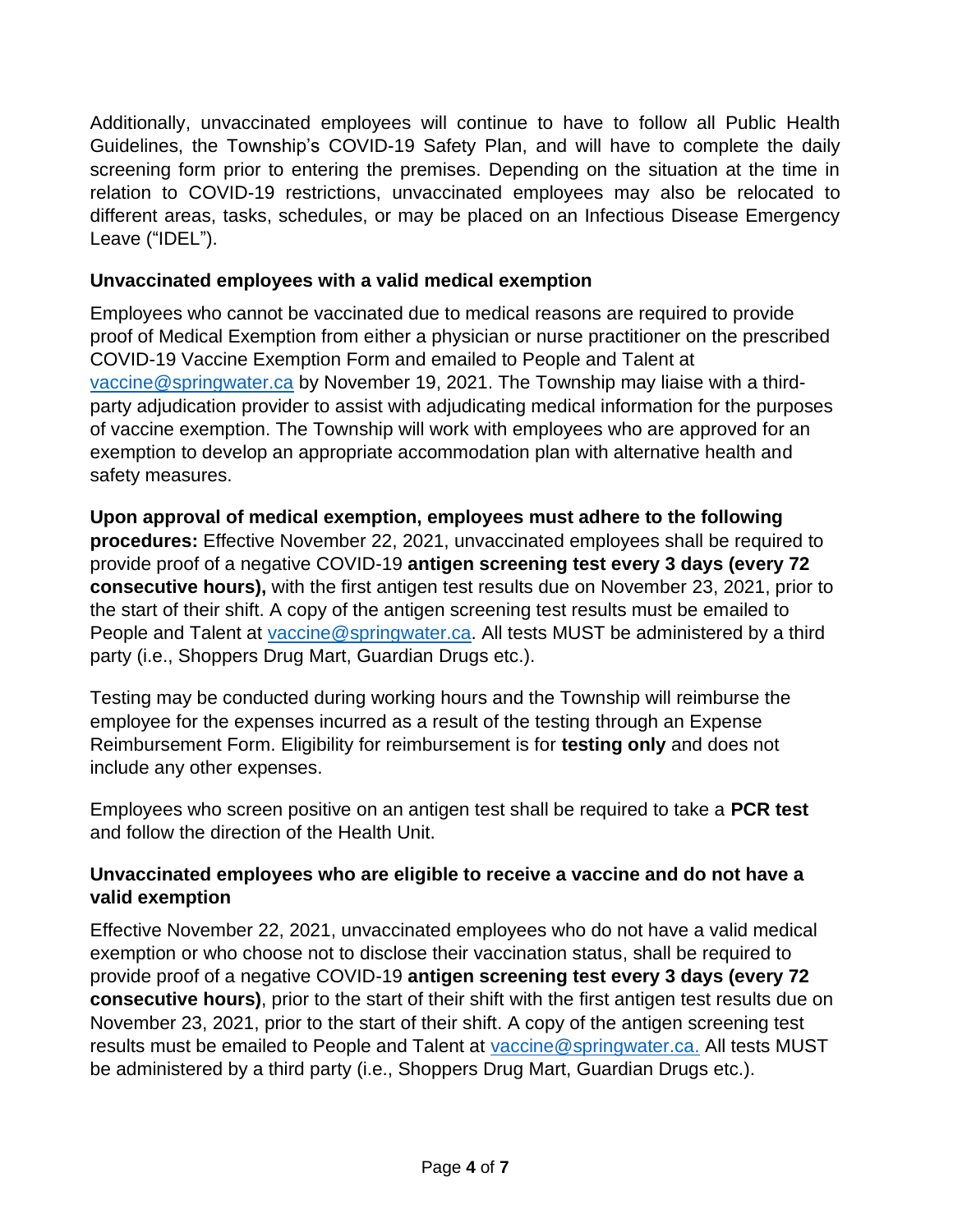Testing will be conducted on the employee's own time and at their own expense.

Employees who screen positive on an antigen test shall be required to take a **PCR test**  and follow the direction of the Health Unit.

Public Health isolation requirements will be unpaid by the Township.

In addition, employees who choose not to be vaccinated, or who choose not to disclose their vaccination status, must complete **a mandatory Educational Program** approved by the Township by November 29, 2021, to ensure they are adequately informed about the COVID-19 vaccines and the risks associated with being unvaccinated.

## **Contractors performing work in Township staffed facilities**

Effective November 19, 2021, all Contractors performing work in Township staffed facilities will be required to be fully vaccinated. The Supervisor arranging the contract work will notify the Contractor, collect proof of vaccination, and retain the Contractor's vaccination status on file prior to the commencement of work. All vaccination records will be destroyed and not maintained in any files at the Township.

# **Continued Compliance with all Health and Safety Precautions**

All Fully Vaccinated employees must still follow the Township's COVID-19 Safety Plan and as otherwise directed by their manager, which includes complying with infection prevention practices such as handwashing and sanitizing, wearing PPE whenever physical distancing is a challenge, completing daily screening forms and advising their Manager if they experience any symptoms related to COVID-19.

## **Access to Vaccination Clinics**

The Township provided all employees an additional benefit of up to two (hours) of paid time off work in order to attend and receive their COVID-19 vaccination. Reasonable arrangements will be made to allow for staff to attend COVID-19 vaccination clinics during work time.

Employees require approval from their supervisor in advance before attending a vaccine clinic during work time and proof of an appointment may be required. Employees will be required to submit a time off request form for their supervisor's approval which will be sent to payroll for payment and tracking purposes.

## **Collection and Use of Information Relating to Vaccination Status**

All vaccination records will be destroyed and not maintained in any files at the Township. People and Talent will only record the date of the final dose of the vaccination that leads to being full vaccinated. Full vaccination results 14 days after the final dose in the course of vaccination. All information regarding vaccination will be maintained in the strictest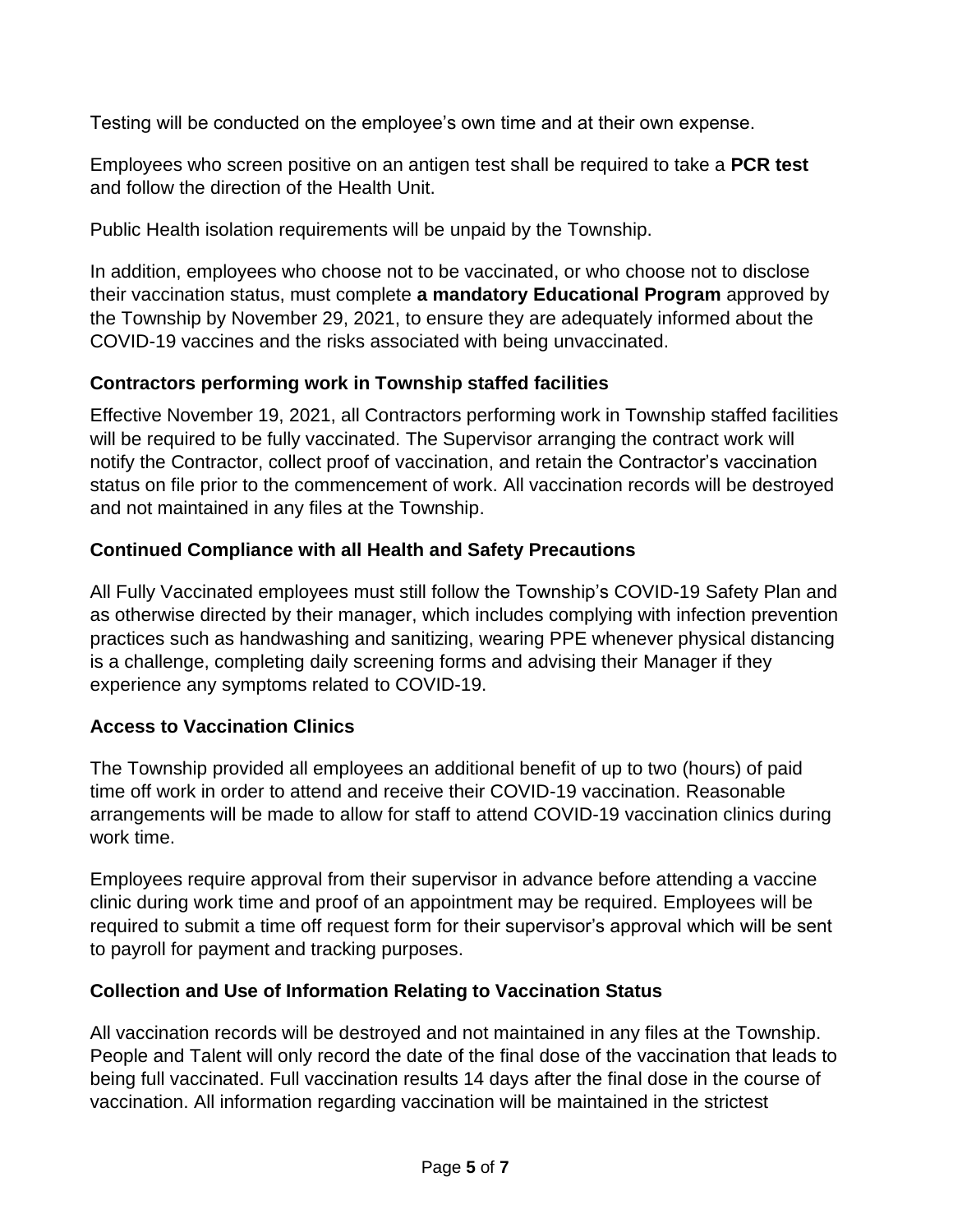confidence and securely stored with the People and Talent department. All information on vaccination status will not be disclosed to any third party without worker consent and used only for the purpose of administering this Policy.

# **Responsibilities**

### **Employees**

- a. Comply with the requirements of this policy.
- b. Continue to follow health and safety protocols to ensure personal safety and prevent the spread of COVID-19.

### **Managers/Supervisors**

- a. Ensure that employees attending the workplace are Fully Vaccinated against COVID- 19 or have met the requirements of this policy.
- b. Ensure employees have submitted proof of their vaccination status or an approved exemption.
- c. Ensure that Contractors doing work for the Township in Township staffed facilities are Fully Vaccinated. Maintain Contractor vaccination status in a confidential and secure manner. Ensure all vaccination records are destroyed in a responsible manner.
- d. Where feasible, support time from regular duties for employees to attend vaccination clinics.
- e. Follow and comply with any Federal or Provincial legislation, directives, or mandate regarding the vaccination of employees.
- f. Continue to enforce workplace precautions that limit the spread of COVID-19 virus.
- g. Maintain confidentiality of employees' medical and vaccination status.

### **People and Talent**

- a. Collect and store vaccination status information in a manner that ensures medical confidentiality.
- b. Assist supervisors with any employee relations and health and safety issues arising from application of this policy.
- c. Provide information and guidance to supervisors and employees on COVID-19 immunization.
- d. Provide disability management services and accommodation support for employees as required.